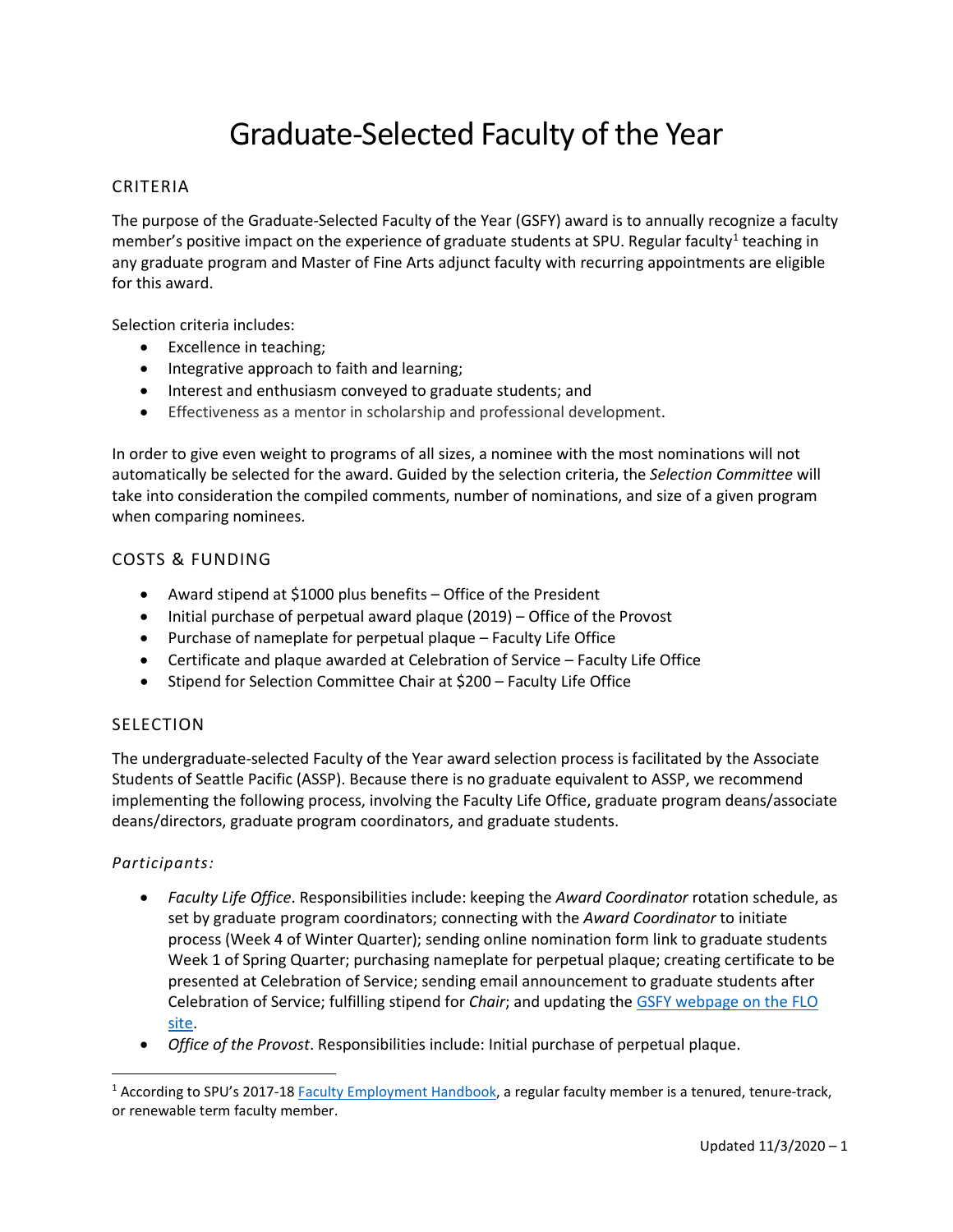- *Designated Communicators*, to be fulfilled by individuals holding the following positions within each school/college:
	- o CAS MFA Program Coordinator
	- o SBGE Associate Dean for Graduate Programs
	- o SOE Dean
	- o SHS Graduate Programs Manager
	- o SPFC Program Coordinators (MFT, IO, CPY)
	- o SOT-SPS Program Coordinator

Responsibilities include: emailing graduate students to describe the graduate-selected Faculty of the Year award and process (Winter Quarter, Week 5); communicating *Selection Committee* responsibilities, selecting a representative, and inquiring about student's interest in serving as *Chair* (by Week 8 of Winter Quarter); and emailing graduate students a reminder during the open nomination period.

- *Selection Committee.* The committee has six positions which will be filled by one graduate student from each college/school with a graduate program(s). Responsibilities require up to six volunteer hours during Week 10 of Winter Quarter to Week 4 of Spring Quarter to complete the following: read submitted nominations; select two nominees to bring to final consideration; one on-campus meeting (maximum 2 hours) to select the awardee and prepare notes of recognition to email to nominees. **Committee members are to maintain confidentiality throughout the selection process. Committee members may not nominate faculty while serving on the committee.**
- *Chair*. One graduate student on the *Selection Committee* will serve as *Chair*, receiving a \$200 stipend as compensation for the completion of added duties. In addition to general *Selection Committee* responsibilities, *Chair* responsibilities require an additional six hours during Week 10 of Winter Quarter to Week 7 of Spring Quarter (12 total hours) to complete the following: become familiarized with the selection process; serve as *Selection Committee* representative throughout the selection process; manage GSFY shared mailbox and Survey Monkey account; coordinate *Selection Committee* group emails; compile received nominations; coordinate with undergraduate-selected Faculty of the Year committee; coordinate and lead final selection meeting, including writing award script and recognition notes for nominees, which *Chair* will send; and announce the awardee at the Celebration of Service ceremony.
- *Award Coordinator.* The role may be divided amongst the program coordinators at their quarterly meeting or can be facilitated by one or two program coordinator each year on a rotating calendar. Responsibilities include: reminding *Designated Communicators* to send email about the award to graduate students in their areas and to select a graduate student for *Selection Committee* by Week 8 of Winter Quarter (Week 5 of Winter Quarter); sending initial group email to the *Selection Committee* (Week 9 of Winter Quarter); reminding *Faculty Life Office* to send nomination link (Week 10 of Winter Quarter); confirming regular faculty status of final nominees (Week 3 of Spring Quarter); and connecting with Office of the Provost, Faculty Life Office, Office of the President, and respective dean at the completion of the process (Week 5 Spring Quarter).

### *Process:*

*For a visual timeline, see Appendix A.*

Graduate Program coordinators will choose *Award Coordinator* schedule or who will serve for the present year and send to the *Faculty Life Office* (Week 10 of Autumn Quarter).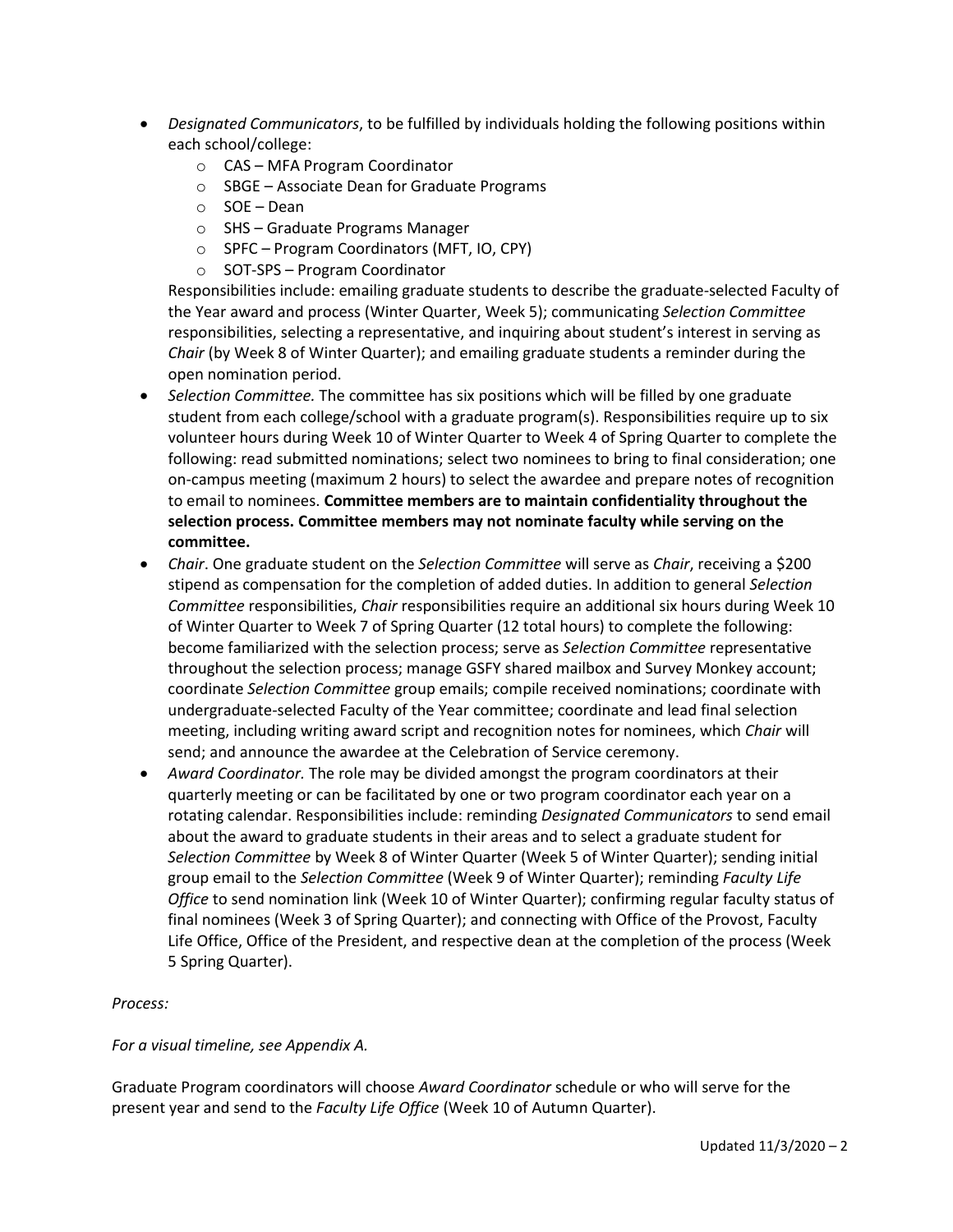At the beginning of Week 5, the *Award Coordinator* will email *Designated Communicators*, sending the following information (also see Appendix B):

- 1) Timeline of *Designated Communicators'* responsibilities
- 2) General information about the Graduate-Selected Faculty of the Year Award
- 3) The responsibilities of the *Selection Committee*

Week 5 of Winter Quarter, the Award Coordinator will check the SPU Master Calendar for the Spring Quarter date of the Celebration of Service. This date will inform the timeline of the responsibilities at the end of the process.

Between Weeks 5-7, each *Designated Communicator* will 1) send an email to graduate students in their area with information about the graduate-selected faculty of the year award and opportunity to be part of the *Selection Committee* and 2) select a student representative for the *Selection Committee*. The *Designated Communicators* may send this information and solicit volunteers in whichever way works best for their area (see Appendix B for email and selection criteria example). The outcome will be the selection of a representative, confirmation of the representative's agreement to the role's responsibilities, determination of the representative's willingness to serve as *Chair*, and communication of this information to the *Award Coordinator* before the end of Week 8.

The committee will proceed with one representative from whichever programs find a volunteer. If more than one selected student expresses interest about serving as *Chair*, priority will be given to someone who has previously served on the committee. If there are no repeat members, the *Award Coordinator*  will use a source of random selection to fill the position. A *chair-elect* may be chosen as well if a student interested in serving as chair would like to be part of the committee the following year.

During Week 9 of Winter Quarter, The *Award Coordinator* will send a group email to the *Selection Committee* announcing the *Chair*. *Chair* will be responsible for all subsequent communication amongst the *Selection Committee*. The *Award Coordinator* will send the name of the *Chair* to CIS for access to the shared mailbox [\(GSFYSelectionCommittee@spu.edu\)](mailto:GSFYSelectionCommittee@spu.edu), as well as to the *Office of the President* for inclusion in the in the Celebration of Service program. The *Award Coordinator* may choose to include their name in gaining access to the shared mailbox if they would like.

During Week 10 of Winter Quarter, the *Award Coordinator* will remind the *Faculty Life Office* to send the nomination link to students at the start of Spring Quarter. The *Chair* will complete the steps to access the shared mailbox by the end of Week 10 (see Appendix C). The shared mailbox is connected to the Survey Monkey account. The *Chair* will use the shared mailbox to send messages during the selection process and to email notes of recognition to nominated faculty after Celebration of Service.

At the beginning of Week 1 of Spring Quarter, the *Faculty Life Office* will send an email (see Appendix D for sample message) to the graduate student distribution list [\(grstudents@spu.edu\)](mailto:grstudents@spu.edu) with the link to the [online nomination form \(https://www.surveymonkey.com/r/9B92KCX\)](https://www.surveymonkey.com/r/9B92KCX). Nominations will be received through the end of Week 2 of Spring Quarter. **The** *Selection Committee* **members may not submit nominations while serving on the committee.** The *Chair* will compile all nominations during the nomination period and distribute to the committee at the end of the nomination period (see Appendix E for examples of this process). The *Chair* will also coordinate a time for the *Selection Committee* to meet for selection meeting at the end of Week 3.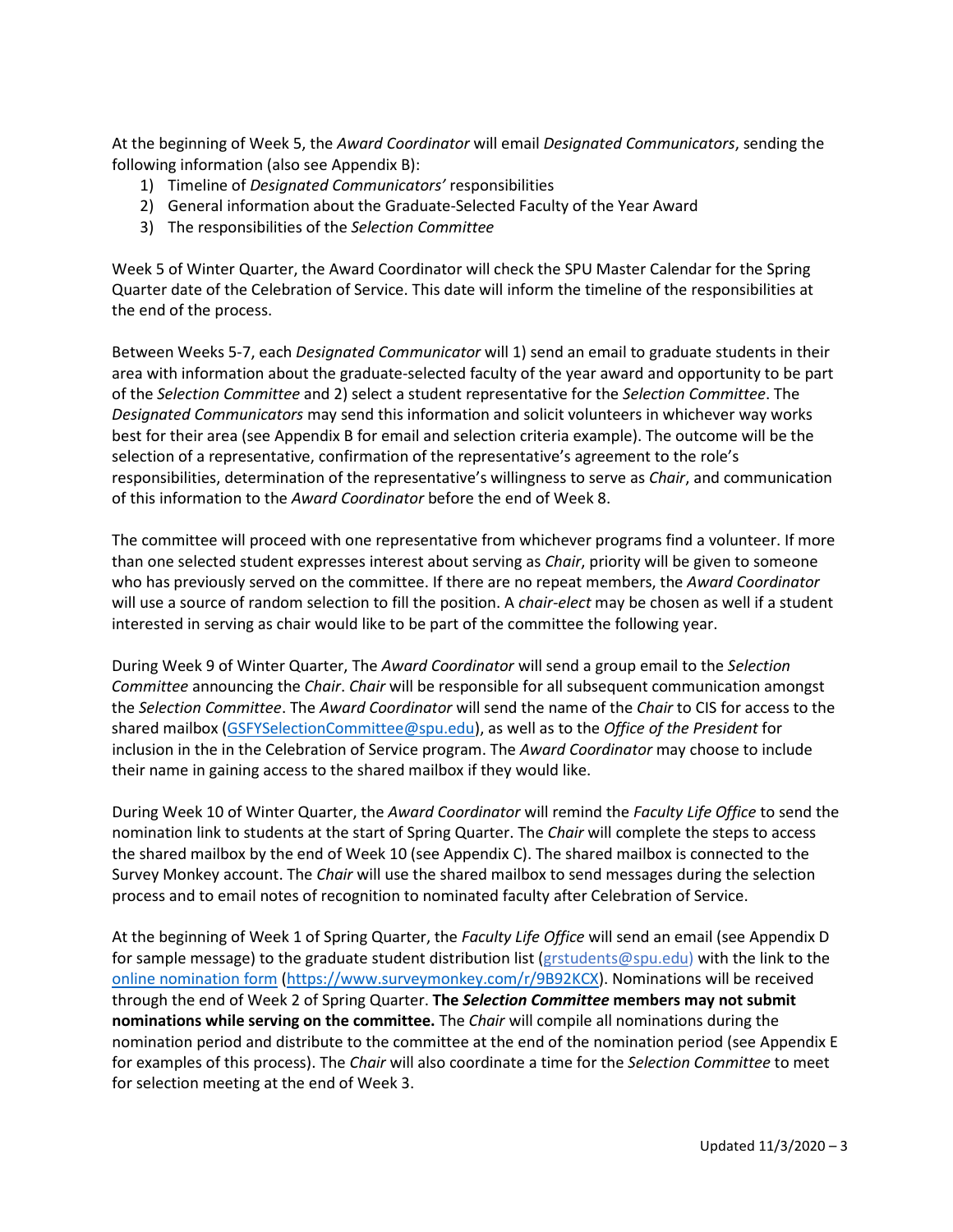By the middle of Week 3, each committee member will submit their choice of two final candidates to the *Chair* by email. The *Chair* will compile them into one list of a maximum of 12 faculty (the number may be fewer if a faculty member is chosen by more than one *Selection Committee* member). The *Chair*  will submit names to the *Award Coordinator* to confirm regular faculty status of nominees, with the exception of Master of Fine Arts adjunct faculty with recurring appointments. The *Chair* will also contact the Director of the Office of Student Involvement and Leadership to check for any overlap of faculty nominated for undergraduate-selected Faculty of the Year. Overlap does not disqualify a faculty member from consideration, but will be important to note. After confirmation of status, the *Chair* will send the list to the committee to read prior to their selection meeting.

At the end of Week 3 of Spring Quarter, the *Selection Committee* will select the faculty of the year. The *Chair* will help the group come to consensus and mitigate unconscious bias (see Appendix E for example process). We suggest meeting in person, or through a platform like Skype, for a maximum of two hours. In order to give even weight to programs of all sizes, a nominee with the most nominations will not automatically be selected for the award. Guided by the selection criteria, the *Selection Committee* will take into consideration the compiled comments, number of nominations, and size of a given program when comparing nominees.

Immediately following the selection meeting, the *Chair* will send the name of the selected graduate faculty to the *Award Coordinator*, who will notify the Faculty Life Office (for nameplate and certificate); the dean of the honoree's school (to ensure honoree's attendance and department celebration); and the Office of the President (for check to be processed by Financial Affairs and to contact Camp Casey for reservation priority perk). By the middle of Week 4, the *Chair* will send the script to the Office of the President (see Appendix F for example).

The *Chair* will present the award at the Celebration of Service ceremony (date TBD each year, typically Thursday of Week 5, 6, or 7). The *Chair* will complete their role by emailing notes of recognition from the shared mailbox to nominated faculty **after Celebration of Service**, including anonymous comments students have given permission to share; updating the nominee/awardee spreadsheet in the shared mailbox; and clearing nominations from Survey Monkey so it is ready for the following year's committee.

The process will conclude with the Faculty Life Office completing steps to process the *Chair's* stipend, as well as sending an email to graduate students announcing the Graduate-Selected Faculty of the Year.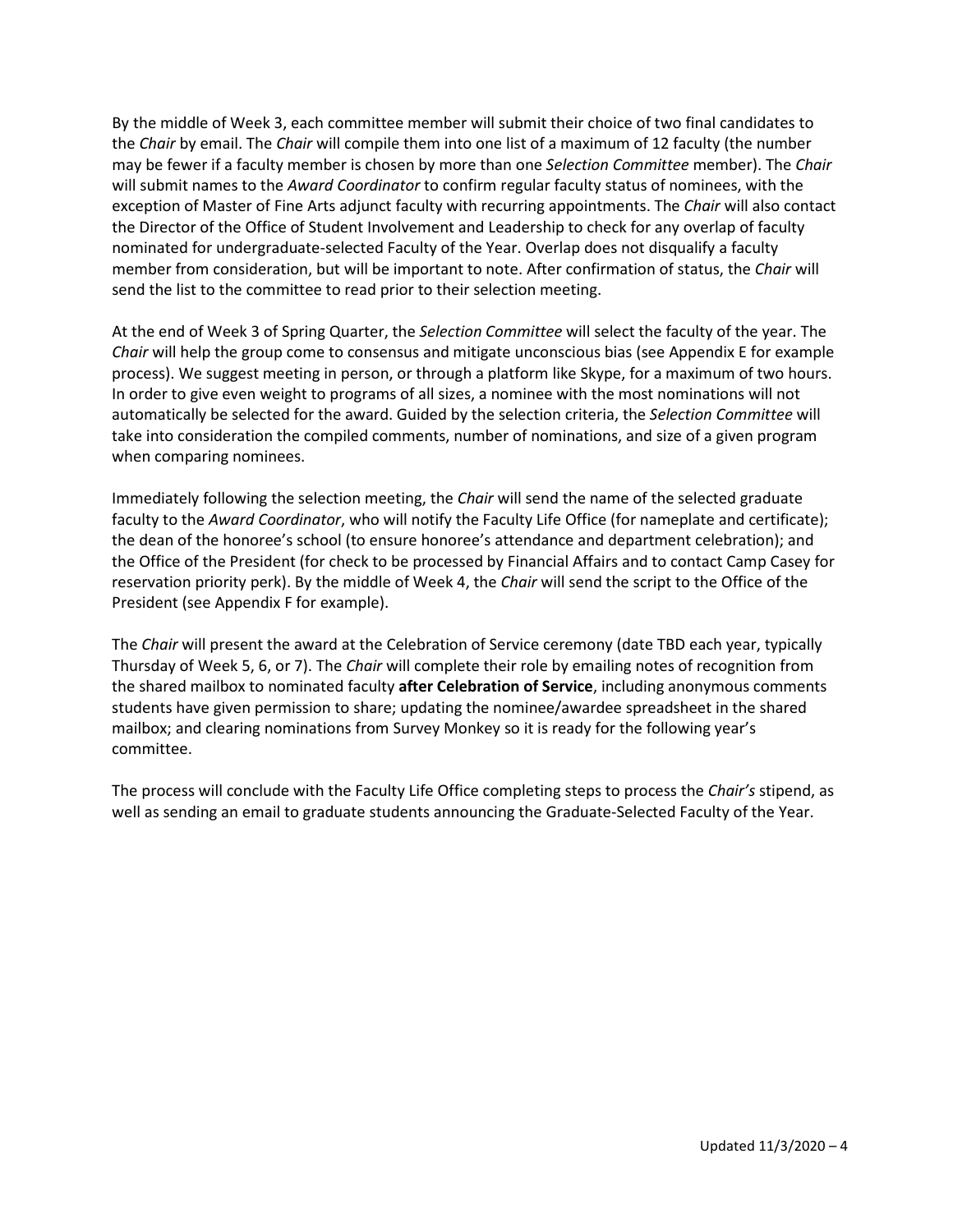# Appendix A

| When               | Who                              | What                                                                                                                                                       | <b>Notes</b>                                                                                |  |
|--------------------|----------------------------------|------------------------------------------------------------------------------------------------------------------------------------------------------------|---------------------------------------------------------------------------------------------|--|
| Autumn - Week 10   | Graduate Program<br>Coordinators | Decide Award Coordinator<br>rotation and send to Faculty<br>Life Office (FLO); check SPU<br>master calendar for<br>Celebration of Service date             | Include a reminder of the award<br>process (e.g., process and visual<br>timeline documents) |  |
| Winter - Week 5    | <b>Award Coordinator</b>         | <b>Email Designated</b><br>See information in Appendix B<br>Communicators with<br>information re their email<br>communications to grad<br>students         |                                                                                             |  |
| Winter - Week 5-7  | Designated<br>Communicators      | Email graduate students<br>about GSFY and Selection<br>Committee opportunity;<br>select student<br>representative                                          |                                                                                             |  |
| Winter - Week 8    | Designated<br>Communicators      | Send name of student<br>representative to Award<br>Coordinator                                                                                             |                                                                                             |  |
| Winter - Week 9    | Award Coordinator                | <b>Email Selection Committee</b><br>re Chair and next steps;<br>email Office of the<br>President with name of<br>chair and CIS re shared<br>mailbox access | See shared mailbox information in<br>Appendix C                                             |  |
| Winter - Week 10   | Chair                            | Complete steps to access<br>shared mailbox; read<br>process documents<br>available on FLO website                                                          | See shared mailbox information in<br>Appendix C                                             |  |
| Winter - Week 10   | Award Coordinator                | Reminder to FLO re<br>nomination link email                                                                                                                | See Appendix D for draft email                                                              |  |
| Spring - Week 1    | Faculty Life Office              | Send online nomination<br>form to grad students                                                                                                            | See Appendix D                                                                              |  |
| Spring - Weeks 1-2 | <b>Graduate Students</b>         | Nominate faculty using<br>Survey Monkey link                                                                                                               |                                                                                             |  |
| Spring - Weeks 1-2 | Chair                            | Organize and distribute<br>received nominations to<br>Selection Committee;<br>schedule selection meeting<br>for end of Week 3                              | Username and password saved in<br>GSFY shared mailbox inbox                                 |  |
| Spring - Week 3    | <b>Selection Committee</b>       | Read nominations; each<br>person submit two final<br>nominees to Chair                                                                                     |                                                                                             |  |
| Spring - Week 3    | Chair & Award<br>Coordinator     | Compile list of final<br>nominees; confirm faculty<br>status with Award                                                                                    |                                                                                             |  |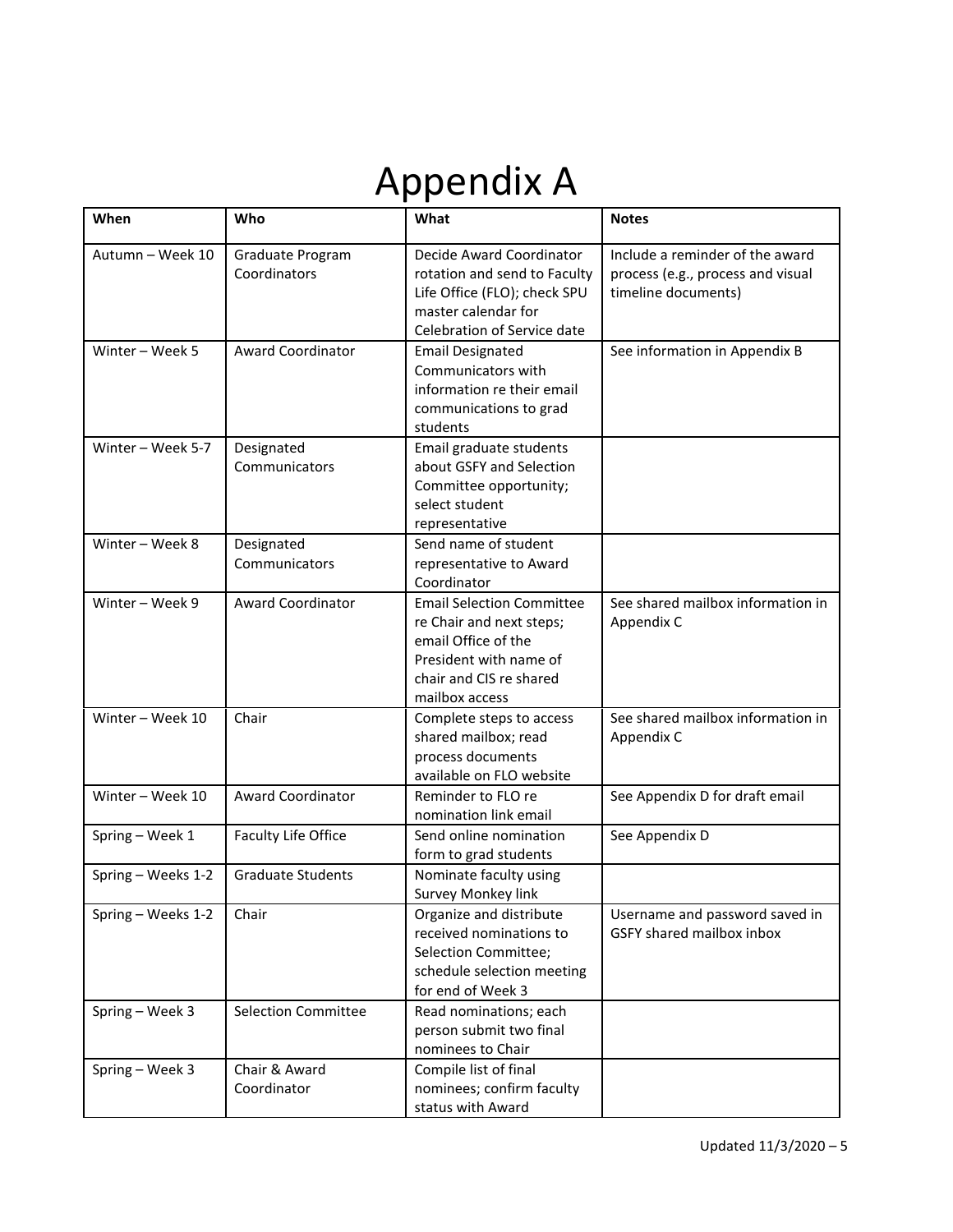|                                              |                                | Coordinator; check in re<br>overlap with ASSP<br>nominees                                                                                                |                                                                                                     |  |
|----------------------------------------------|--------------------------------|----------------------------------------------------------------------------------------------------------------------------------------------------------|-----------------------------------------------------------------------------------------------------|--|
| Spring - Week 3                              | Selection Committee &<br>Chair | Choose awardee; Chair<br>send name to Award<br>Coordinator; Chair start<br>script                                                                        | See Appendix E                                                                                      |  |
| Spring - Week 4                              | Chair                          | Submit script to Office of<br>the President                                                                                                              |                                                                                                     |  |
| Spring - Week 4                              | <b>Award Coordinator</b>       | Submit awardee name to<br>respective dean, Faculty Life<br>Office, and Office of the<br>President                                                        |                                                                                                     |  |
| Spring - Week 4                              | Faculty Life Office            | Create certificate/plaque<br>for Celebration of Service                                                                                                  |                                                                                                     |  |
| Spring - Weeks 5-6                           | Chair                          | Email notes of recognition<br>from shared mailbox to<br>nominees; update<br>nominee/awardee sheet in<br>shared mailbox; clear<br>Survey Monkey responses | Survey Monkey - "Send a Survey"<br>on top tab, "" on right side of<br>survey, "Clear all responses" |  |
| Spring - Week 5, 6,<br>or $7*$               | Chair                          | Present award at<br>Celebration of Service;<br>email notes to nominees                                                                                   | See Appendix F                                                                                      |  |
| Spring - Post-<br>Celebration of<br>Service* | <b>Faculty Life Office</b>     | Email announcement to<br>graduate students;<br>complete steps for Chair<br>stipend; order award<br>nameplate for plaque                                  |                                                                                                     |  |

\*Celebration of Service date varies each year, but is typically held on the Thursday of Week 5, 6, or 7 of Spring Quarter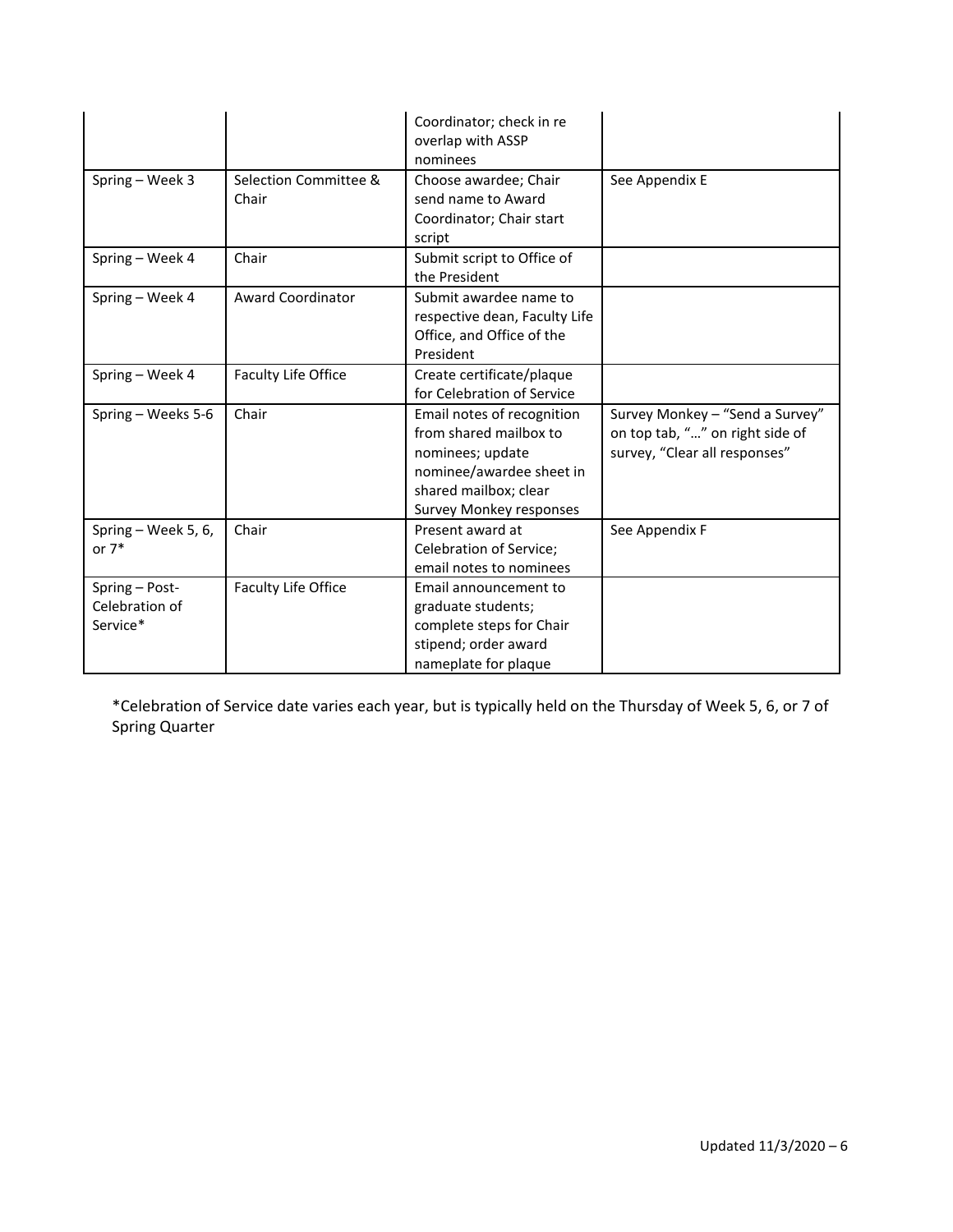# Appendix B

- **1. Timeline of Designated Communicators' responsibilities**
- **2. General information about the Graduate-Selected Faculty of the Year Award**
- **3. Responsibilities of the Selection Committee**
- **4. Sample criteria for school/college selection of a student representative**
- **5. Draft email to graduate students**
- **6. Draft email to Designated Communicators**
- 1. Timeline of Designated Communicator Role
	- a. Email graduate students in your area with information about award and opportunity to serve on selection committee (Weeks 5-7 of Winter Quarter)
	- b. Select a student representative for the selection committee and communicate back to Award Coordinator (by Week 8 of Winter Quarter)
- 2. General information about the Graduate-Selected Faculty of the Year Award

The Graduate-Selected Faculty of the Year Award recognizes a regular faculty member's positive impact on the experience of graduate students at Seattle Pacific University. Graduate students from each program will have the opportunity to nominate a faculty member during the first two Weeks of Spring Quarter. A representative group of six graduate students from SPU's graduate schools will select the Faculty of the Year from the received nominations, and the honoree will be announced at the annual spring Celebration of Service event.

## 3. Responsibilities of the Selection Committee

The Selection Committee has six positions which will be filled by one graduate student from each college/school with a graduate program(s). *Responsibilities require six volunteer hours during Week 10 of Winter Quarter to Week 4 of Spring Quarter* to complete the following:

- Read submitted nominations;
- Select two nominees to bring to final consideration;
- One meeting (maximum 2 hours) to select the awardee and prepare notes of recognition to email nominees.

## *Committee members are to maintain confidentiality throughout the selection process. Committee members may not submit nominations while serving on the committee.*

One graduate student will serve as Chair, receiving a stipend as compensation for the completion of added duties. In addition to general Selection Committee responsibilities, *Chair responsibilities require an additional six hours during Weeks 1-7 of Spring Quarter* to complete the following:

- Become familiarized with the steps of the selection process;
- Serve as Selection Committee representative throughout the selection process;
- Manage shared mailbox and Survey Monkey account;
- Coordinate Selection Committee group emails;
- Compile received nominations;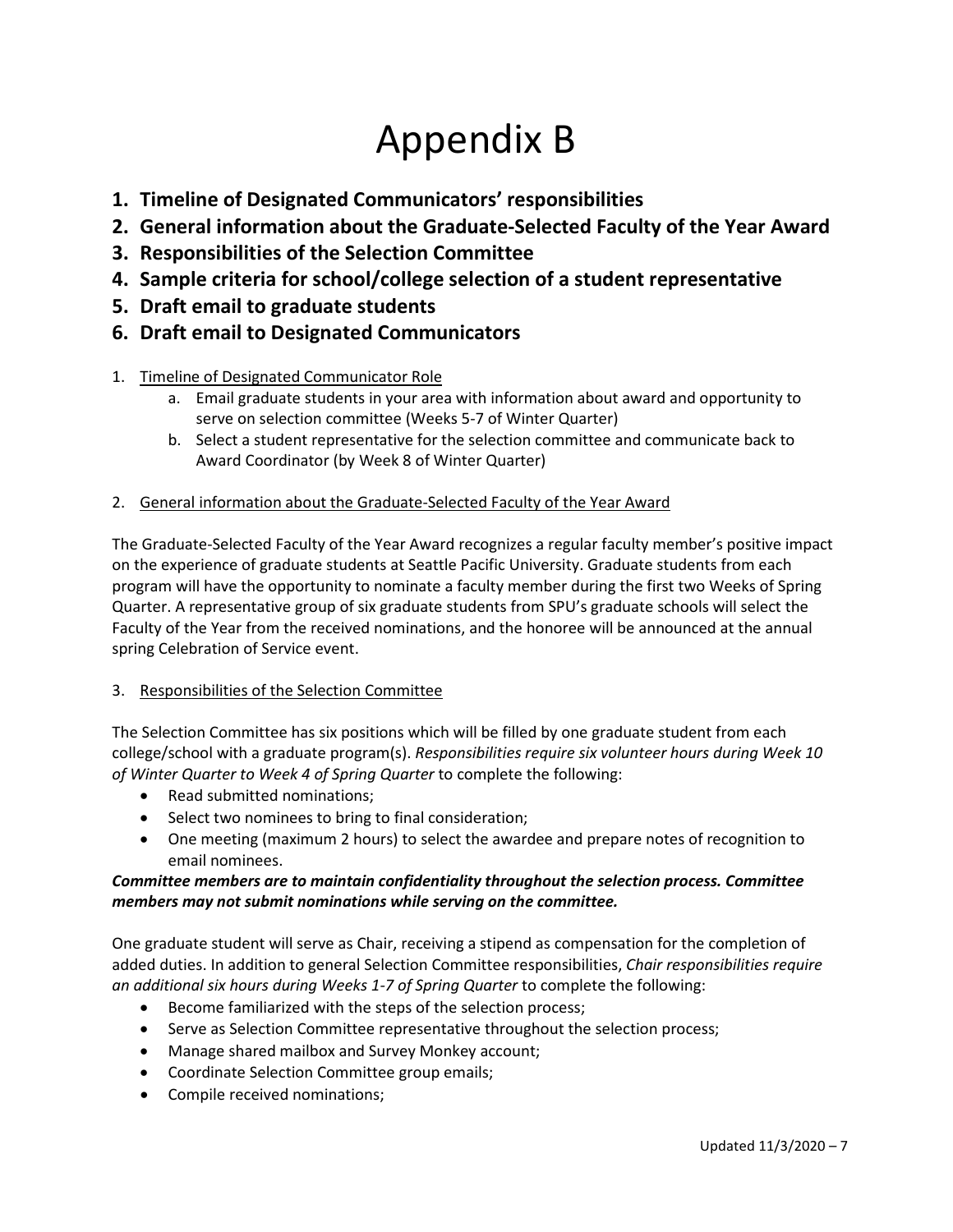- Coordinate with undergraduate-selected Faculty of the Year committee;
- Coordinate and lead final selection meeting, including writing award script and recognition notes for nominees;
- Announce the awardee at the spring Celebration of Service ceremony; and
- Send notes of recognition to nominated faculty.
- 4. Sample Criteria for School/College Selection of Student Representative
	- Leadership
	- Duration in the program
	- Experience inter-departmentally
- 5. Draft email to graduate students

We are pleased to announce the coming opportunity for you to nominate faculty for the **Graduate-Selected Faculty of the Year Award**, which recognizes a faculty member's positive impact on the experience of graduate students at Seattle Pacific University. You will receive a link to the nomination form at the beginning of Spring Quarter.

A group of six graduate students representing each of SPU's graduate schools will select the award recipient from received nominations. For now, we are asking you to **self-nominate to serve as the [your school/college name] representative on the Selection Committee**. (See attached document for information about this important role.)

Please contact [your name and email] by **[Week 7 of Winter Quarter]** to express your interest in serving on the committee (as its chair or as a member). Thank you in advance.

### 6. Draft email to Designated Communicators

### Subject:

My name is Teylar Greer, the Executive Assistant to the Vice President of Diversity, Equity & Inclusion, and cc'd to this email is Heather Maguire, the Clinical Psychology Program Coordinator, and we are serving as the Award Coordinators for the 2019 Graduate-Selected Faculty of the Year Award.

The Graduate-Selected Faculty of the Year Award recognizes a regular faculty member's positive impact on the experience of graduate students at Seattle Pacific University. Graduate students from each program will have the opportunity to nominate a faculty member during the first two Weeks of Spring Quarter. A representative group of six graduate students from SPU's graduate schools will select the Faculty of the Year from the received nominations, and the honoree will be announced at the annual spring Celebration of Service event.

### **You all contribute to this inter-departmental effort by sending an email to graduate students in your area with information about the award and opportunity for their involvement on the committee.**

In order to keep the award selection process on schedule, we kindly request that you use the following timeline for your role: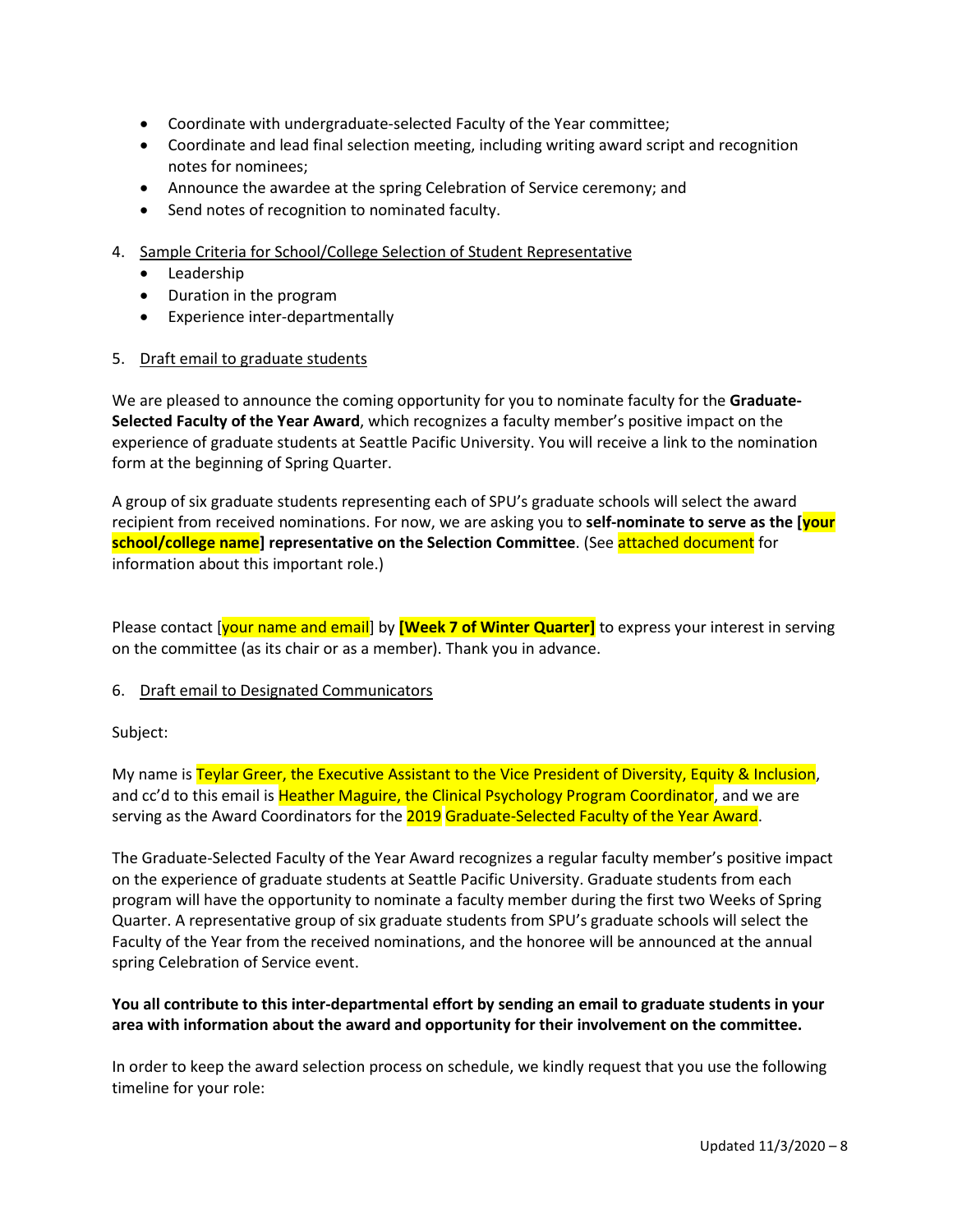- **Friday of Week 5** send a message to all graduate students in your area with information about the award and the opportunity to participate on the award Selection Committee (see attached document for responsibilities of the selection committee).
- **Monday of Week 8** choose a student volunteer for the committee from those who express interest and send name to **Teylar/Heather**. You may choose to use criteria such as leadership, duration in the program, and experience inter-departmentally.

Here is a draft message you can use/adapt:

We are pleased to announce the coming opportunity for you to nominate faculty for the **Graduate-Selected Faculty of the Year Award**, which recognizes a faculty member's positive impact on the experience of graduate students at Seattle Pacific University. You will receive a link to the nomination form at the beginning of Spring Quarter.

A group of six graduate students representing each of SPU's graduate schools will select the award recipient from received nominations. For now, we are asking you to **self-nominate to serve as the [your school/college name] representative on the Selection Committee**. (See attached document for information about this important role.)

Please contact [graduate program designated contact name and email] by **[Week 7 of Winter Quarter]** to express your interest in serving on the committee, as its chair or as a member. Thank you in advance.

Please let us know if we can provide any additional support.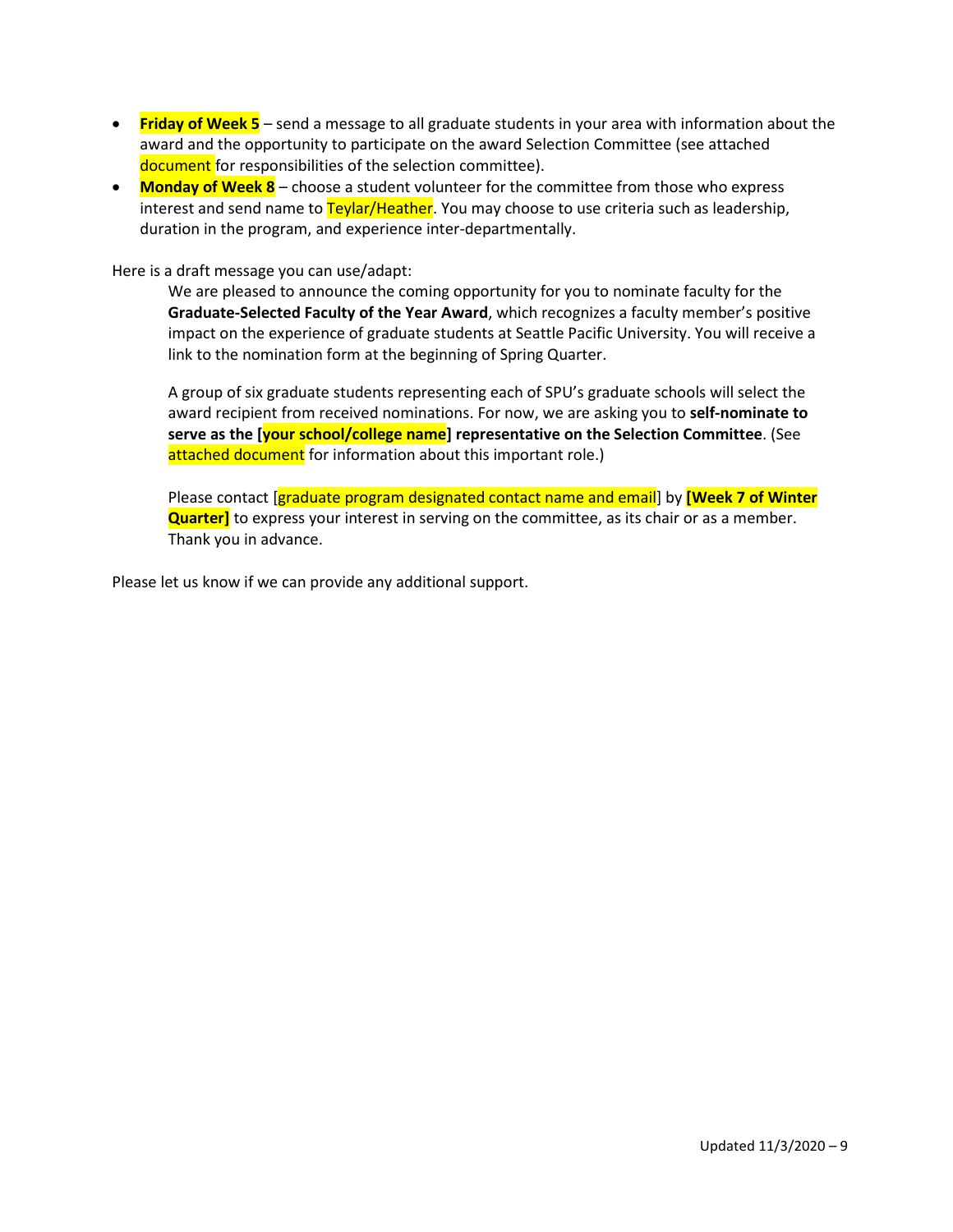## Appendix C

**1. Process for gaining access to shared mailbox**

## **2. Draft email to Selection Committee**

- 1. Process for gaining access to shared mailbox
	- **Information for Award Coordinator**

<https://wiki.spu.edu/display/HKB/Change+Access+to+Shared+Mailbox>

- A. Please begin by contacting the CIS Help Desk at 206-281-2982 or emailing **[help@spu.edu](mailto:help@spu.edu)**
- B. Include the following information in the email or over the phone:
	- 1. The department in which the shared mailbox resides. **Graduate-Selected Faculty of the Year Selection Committee.**
	- 2. The SPU username of all people that require access. **Graduate student chairing the Selection Committee, Award Coordinator (if desired).**
	- 3. The full email address associated with the mailbox you wish to gain access to. **[GSFYSelectioncommittee@spu.edu](mailto:GSFYSelectioncommittee@spu.edu)**
	- 4. The person in charge of the shared mailbox. **Award Coordinator specify time range is Week 9 of Winter Quarter to Week 7 of Spring Quarter only, and that a new person will be in charge next year.**
- C. The level of permission required and why permission is needed. **Chair needs 'full access' and 'send as' permissions so they can write emails on behalf of the group, as well as read incoming nominations. Award Coordinator can request these same permission levels as well.** If permission is granted, there will be a follow-up email or phone call detailing the changes.
- D. Follow up at the end of the selection process with an email confirming all names can be removed from the shared mailbox.
- **Information for Chair**

Opening a shared mailbox for Windows <https://wiki.spu.edu/display/HKB/Outlook+for+Windows+-+Open+a+Shared+Mailbox>

Opening a shared mailbox for Mac - [https://wiki.spu.edu/display/HKB/Outlook+for+Mac+-](https://wiki.spu.edu/display/HKB/Outlook+for+Mac+-+Open+a+Shared+Mailbox) [+Open+a+Shared+Mailbox](https://wiki.spu.edu/display/HKB/Outlook+for+Mac+-+Open+a+Shared+Mailbox)

After completing above steps, to open in web-version of Outlook:

- 1. Navigate t[o www.spu.edu/webmail](http://www.spu.edu/webmail) and log in
- 2. Right click on Folders (the one that is your Last, First name)
- 3. Select Add Shared Folder
- 4. Type in the name of the GSFY mailbox (GSFYSelectionCommittee) and press Add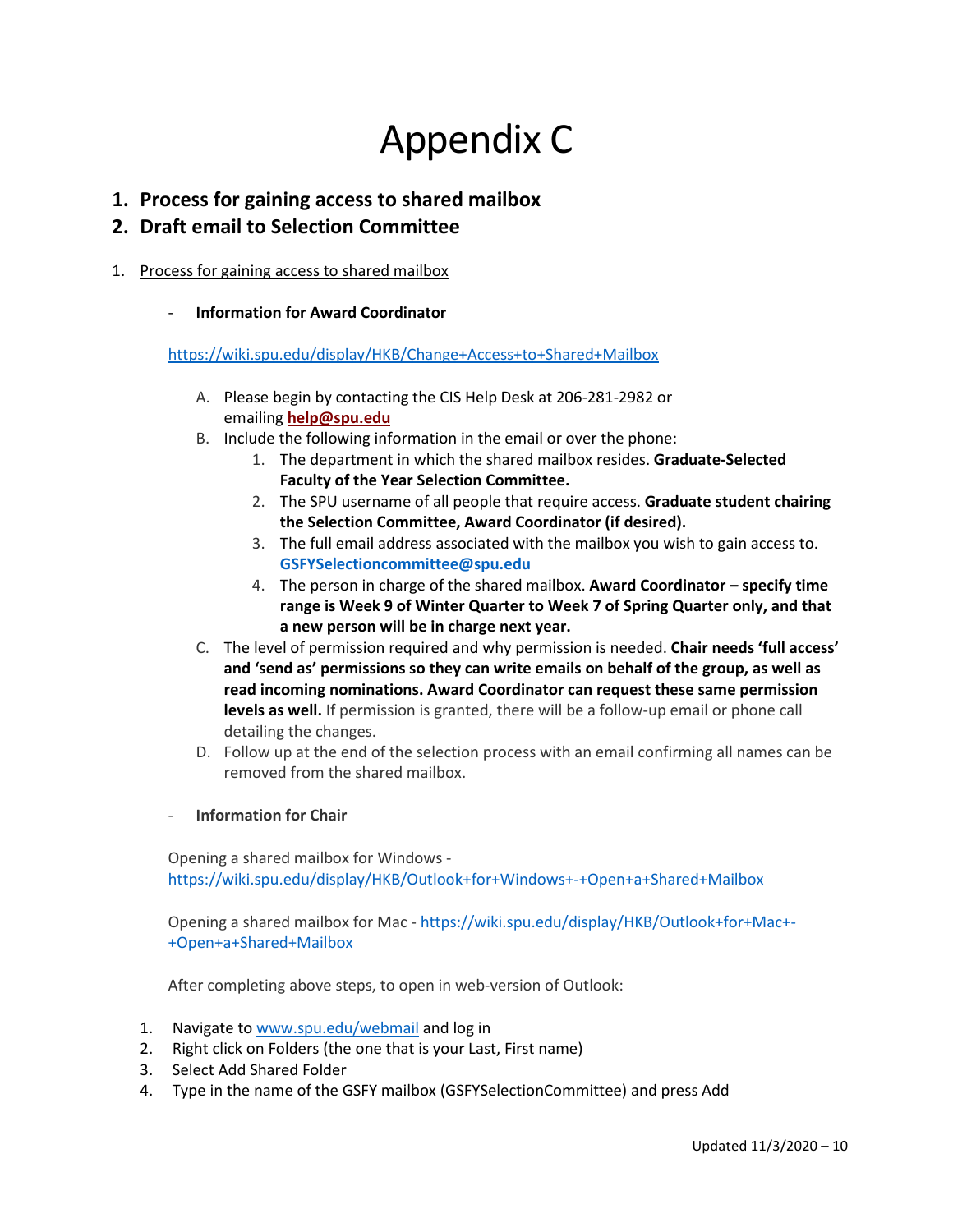If you are not using the "New Outlook" view, you may have to click on "More" and then right-click on your inbox name.

Once you have access to the shared mailbox, you will be able to send from this mailbox. To do so, open a new Outlook email message. Select the "From" drop-down menu. Selected "Other E-mail address," enter ["GSFYSelectionCommittee@spu.edu,](mailto:GSFYSelectionCommittee@spu.edu)" and select "OK". [GSFYSelectionCommittee@spu.edu](mailto:GSFYSelectionCommittee@spu.edu) should appear next to the "From" menu now.

### 2. Draft Email to Selection Committee

Thank you for your willingness to be part of the Graduate-Selected Faculty of the Year process this year!

You have already received information about committee and agreed to its responsibilities. [*Chair's name*] will serve as committee chair and will coordinate your process from here. For your ongoing information, you will find the description of the Selection Committee's roles and the steps in the selection process [here \(https://spu.edu/administration/faculty-life-office/scholarship-grants-and](https://spu.edu/administration/faculty-life-office/scholarship-grants-and-awards/faculty-awards/graduate-faculty-of-the-year-award)[awards/faculty-awards/graduate-faculty-of-the-year-award\)](https://spu.edu/administration/faculty-life-office/scholarship-grants-and-awards/faculty-awards/graduate-faculty-of-the-year-award). [Chair], please familiarize yourself with the steps in the selection process and let me know if you have any questions.

Again, thank you for representing your area, and for making this award process possible! We look forward to celebrating a faculty member in the Spring.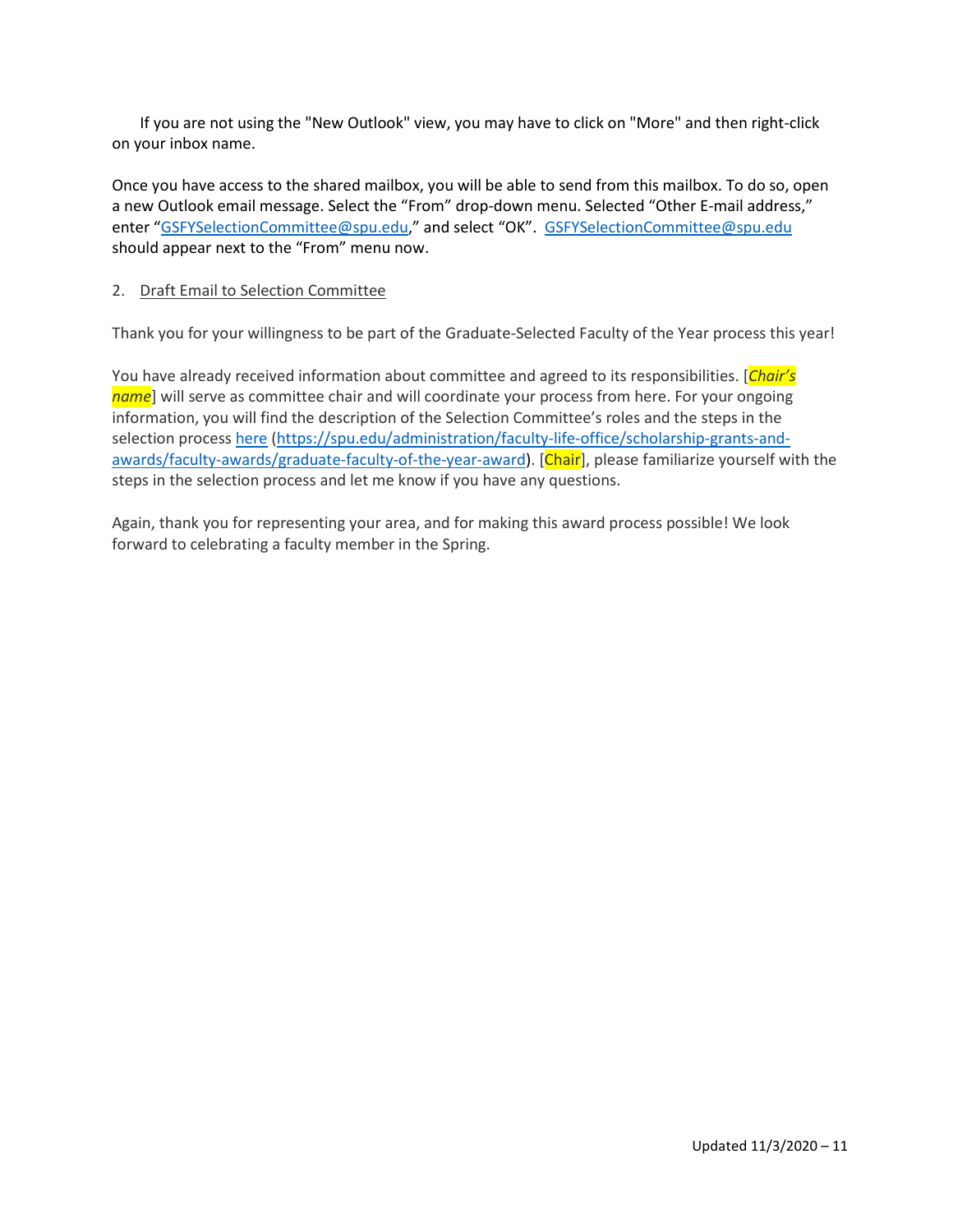# Appendix D

## **Faculty Life Office email with nomination link**

Welcome to the new quarter! I hope your Spring Break held opportunity for rest and connection. My name is Margaret Brown and I am associate provost for faculty life.

I am writing on behalf of th[e Graduate-Selected Faculty of the Year award,](https://digitalobby.spu.edu/csfd/graduate-student-selected-faculty-of-the-year-award/) which is housed within the Faculty Life Office. This award recognizes a faculty member's positive impact on the experience of graduate students at Seattle Pacific University. Graduate students from each program have the opportunity to nominate a faculty member, and a group of six graduate students will select the Faculty of the Year from the received nominations.

Nominations are now open and will be received through [date 2 weeks out]. You can access the nomination for[m here](https://www.surveymonkey.com/r/9B92KCX) [insert link: [https://www.surveymonkey.com/r/9B92KCX\]](https://www.surveymonkey.com/r/9B92KCX).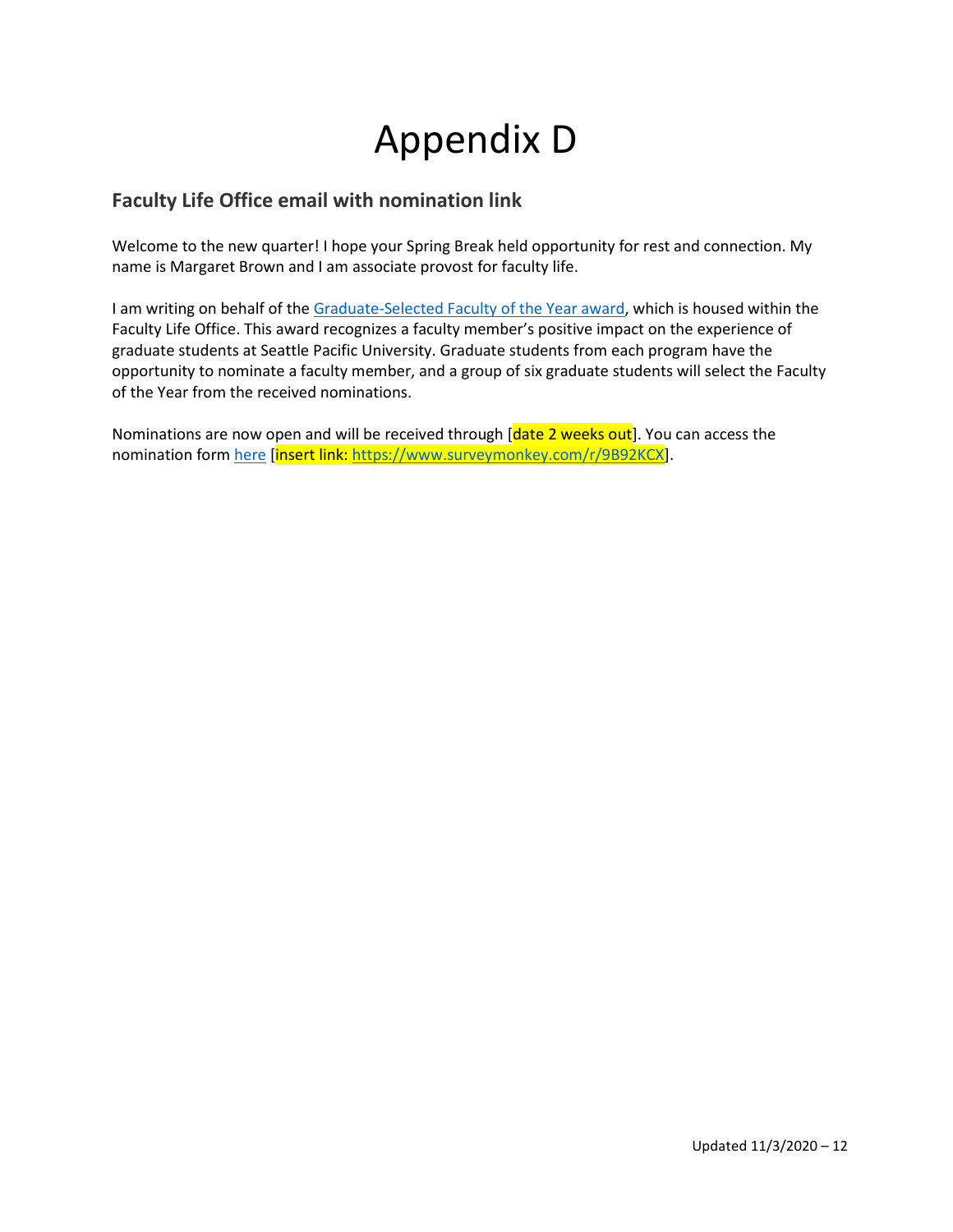## Appendix E

## **Selection Process Recommendations**

- **1. Compilation of nominations**
- **2. Pre-meeting evaluation**
- **3. Decision-making meeting**

## Compilation of nominations

When exporting data to a document for selection committee, remove identifiers from nominations so committee members only receive nomination comments. Chair can substitute with "Nominee 1," etc.

## Pre-meeting evaluation

- Selection Committee members read the nominations and send top two nominees to Chair.
- To aid in this process of ranking (because chances are *a lot* of the nominees will blow you away with their qualifications), feel free to use this scale to evaluate the four award criteria areas:
	- 0 No information on which to rate
	- 1 Inadequate demonstration
	- 2 Below Average demonstration
	- 3 Average demonstration
	- 4 Above average demonstration
	- 5 Exceptional demonstration

### Sample

|           | Area 1 | Area 2 | Area 3 | Area 4 | Total |
|-----------|--------|--------|--------|--------|-------|
| Nominee 1 |        |        |        |        | ن 1   |
| Nominee 2 |        |        |        |        | 16    |
| Nominee 3 |        |        |        |        | 12    |

- Chair will compile and share the final list with Selection Committee, now including nominees' names.
- Selection Committee members should read final nominations prior to the decision-making meeting.

### Decision-making Meeting

- Take a moment for each person to share their name, program, area of study, etc.
- Discuss the four criteria areas and develop a group understanding of how each may be exhibited.
- Display the full list of final nominees.
- Discuss each nomination through the lens of the criteria.
- Once everyone is confident in who they want to vote for, proceed to a blind voting stage. Each person should write their top three ranked candidates on a piece of paper and submit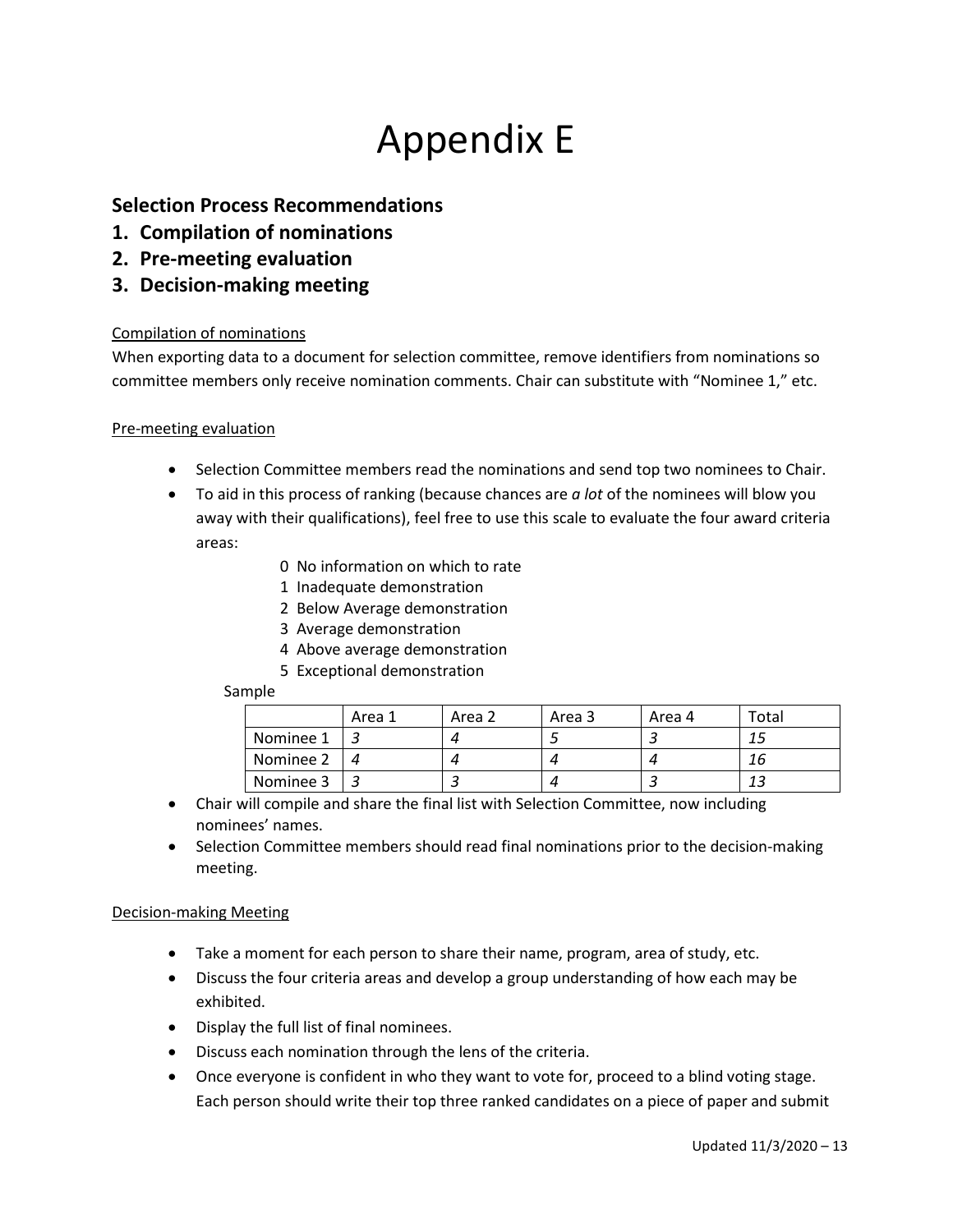to one person for tallying. Alternatively, if there are an obvious top two from the discussion, feel free to just have everyone pick a single top candidate.

• If it's a tie or very close, feel free to discuss it some more before putting it to another vote. Discussion is based on words of the nomination rather than personal experience with a nominee to give equal consideration to each nominee.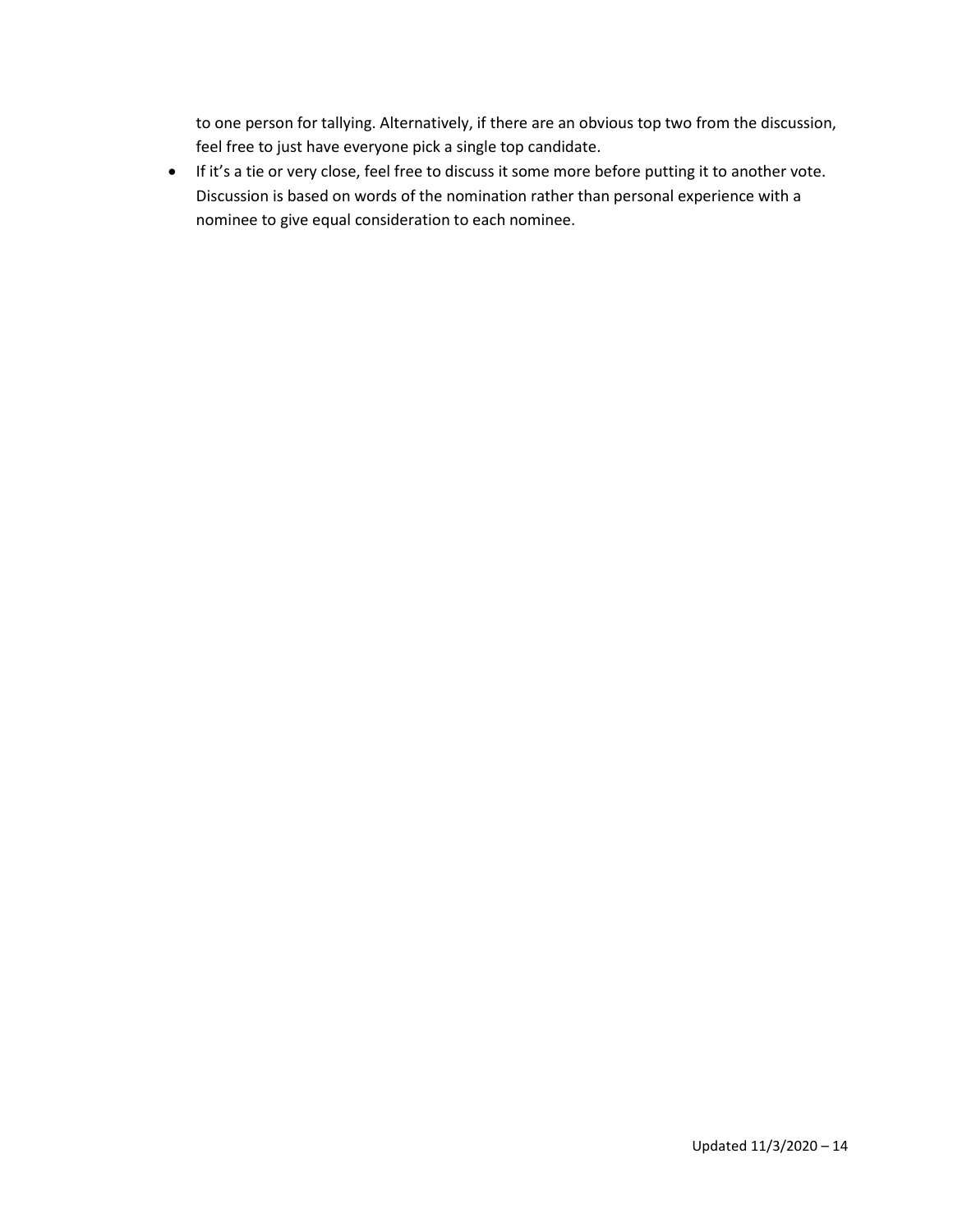## Appendix F

*Sample Award Script*

My name is \_\_\_\_\_\_\_\_\_\_\_\_\_\_\_\_ and I am \_\_ year student in the \_\_\_\_\_\_\_\_ program. I would like to extend personal gratitude for the opportunity to serve as the Chair of Graduate-Selected Faculty of the Year Selection Committee. It is equally an honor to acknowledge the complex dynamic of being a graduate student, as well as a privilege to celebrate the faculty who pour into the particular life of graduate students.

Seattle Pacific's first graduate degree was awarded in 1952. Today, there are 44 masters, doctoral, and certificate programs, representing 802 graduate students and 254 faculty. These programs have been integral to SPU's designation as a "Best National University."

Because graduate students are not only learning about fields we hope to enter, but are also working professionals discerning the nuances of vocation and occupation, we require a unique combination of mentor, teacher, colleague, and friend. The Graduate-Selected Faculty of the Year Award recognizes a faculty member's positive impact on the experience of graduate students at SPU. The selection criteria includes:

- Excellence in teaching;
- Integrative approach to faith and learning;
- Interest and enthusiasm conveyed to graduate students; and
- Effectiveness as a mentor in graduate students' scholarship and development in their field.

[Number] graduate students nominated [number] faculty members for this inaugural award. As our Committee read through each nomination, we were inspired by the work taking place in our graduate programs. To faculty teaching graduate courses, from the bottom of our hearts, thank you.

The recipient of the 20 $\blacksquare$  award goes to an individual has been serving Seattle Pacific over fifteen years and it is clear their life embodies the University's core values: they are a person of deep faith, possess a true servant's heart, are full of grace in their interactions with others, and their work exhibits the highest level of competence and professionalism.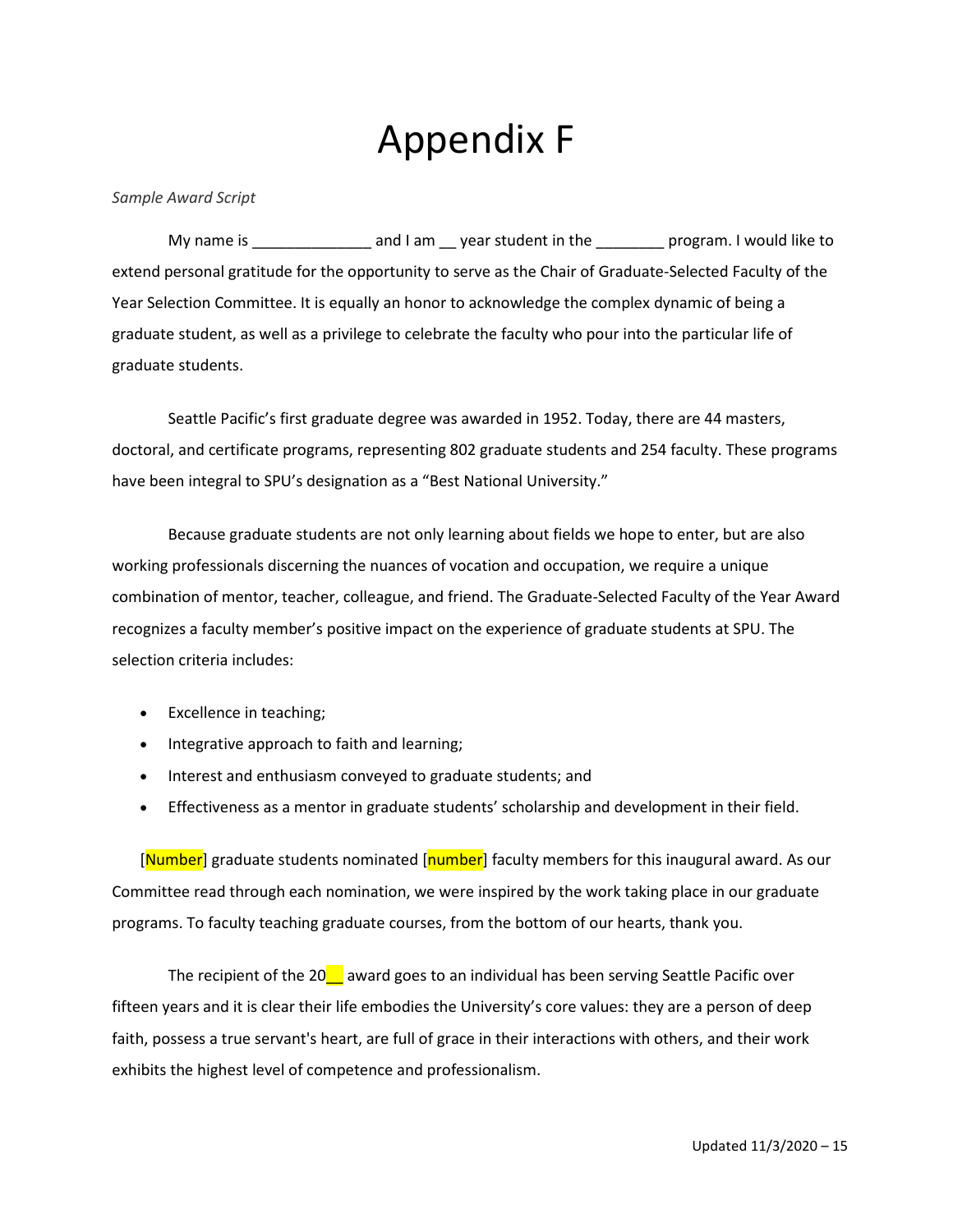One nomination said **he** "is the hands and feet of Jesus through his actions and consistency." Another noted that "He cares deeply about us and this is very apparent in how he treats us. He challenges us to reach higher standards while supporting us and bringing out our best qualities." This individual has been noticed for his obligation to ministry regardless of funding, for his vocational initiative developed across campus, and for not only being stellar inside of the classroom, but outside as well as an advisor, mentor, and friend.

Please join me in congratulating the 20\_ Graduate-Selected Faculty of the Year, [title], [name]!